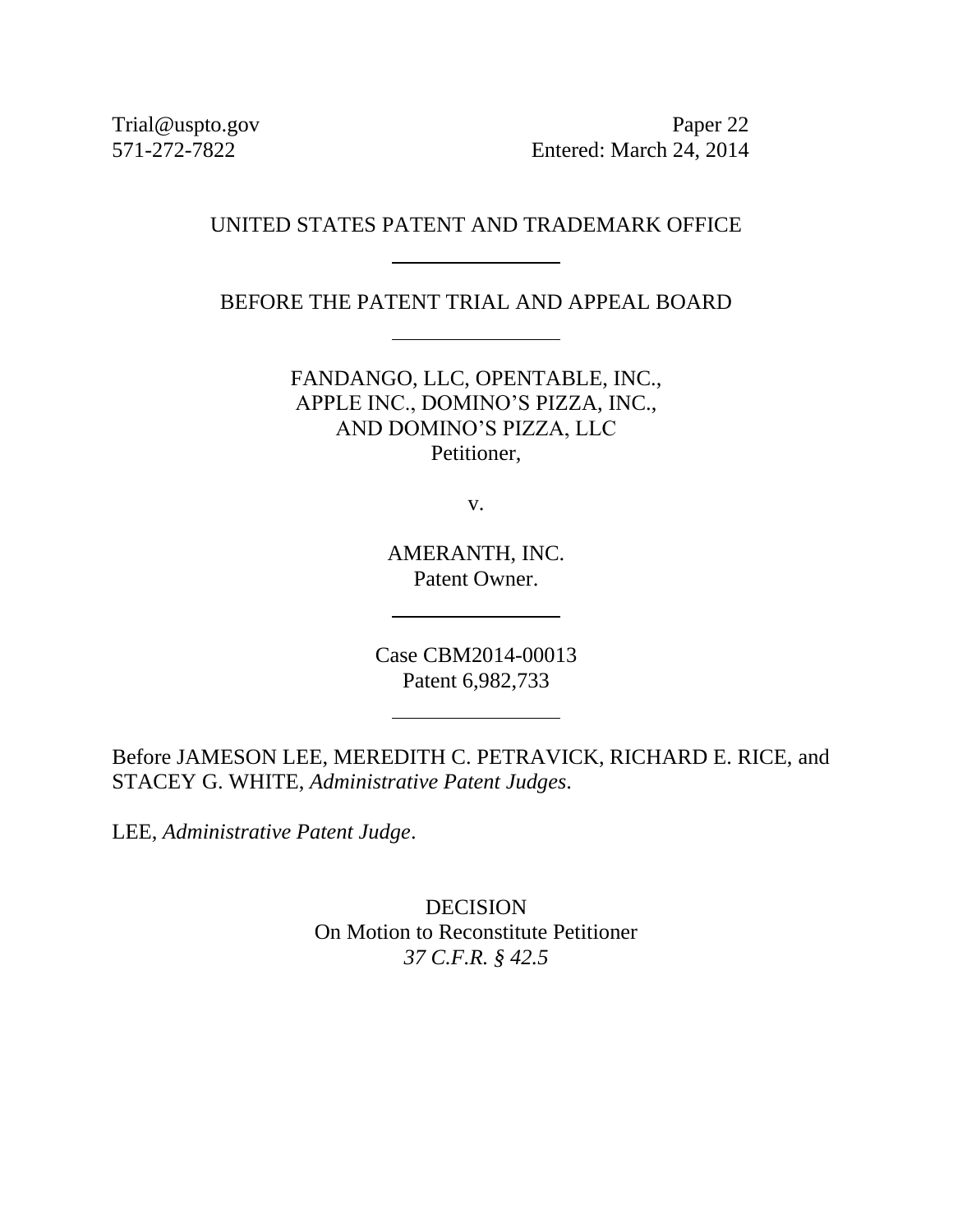#### Introduction

Petitioner filed a motion, on March 12, 2014, to reconstitute itself by excluding one of its five constituent members, Apple Inc. ("Apple"), from this proceeding. Paper 19. Specifically, Petitioner requests (1) elimination of Apple from this proceeding "without imposition of any estoppel against Apple," and (2) authorization for Apple, by itself, to file a separate petition, identical to the one filed in this proceeding, against the Patent Owner, on the same patent, and a request to join that new proceeding with this proceeding. *Id*. at 1. The Patent Owner filed an opposition (Paper 20); and Petitioner filed a reply (Paper 21).

The motion is *dismissed-in-part* and otherwise *denied*.

#### Background

On October 15, 2014, five companies including Apple filed a single petition for covered business method patent review of claims 1-16 of U.S. Patent No. 6,982,733 ("the '733 patent"), collectively naming themselves "Petitioners." Paper 1. In the petition, the five companies were split into three groups, with each group appointing its own lead and backup counsel. In the Board's electronic Patent Review Processing System ("PRPS"), however, which provides space for only a single entry as lead attorney for a party, Mr. Richard S. Zembek was designated as lead attorney for "Petitioner."

On January 13, 2014, the Patent Owner filed a preliminary response. Paper 13. To clarify the situation with regard to three pairs of lead and backup counsel, the Board initiated a conference call, on February 7, 2014, to inquire and discuss what Petitioner had in mind with regard to the conduct of this proceeding.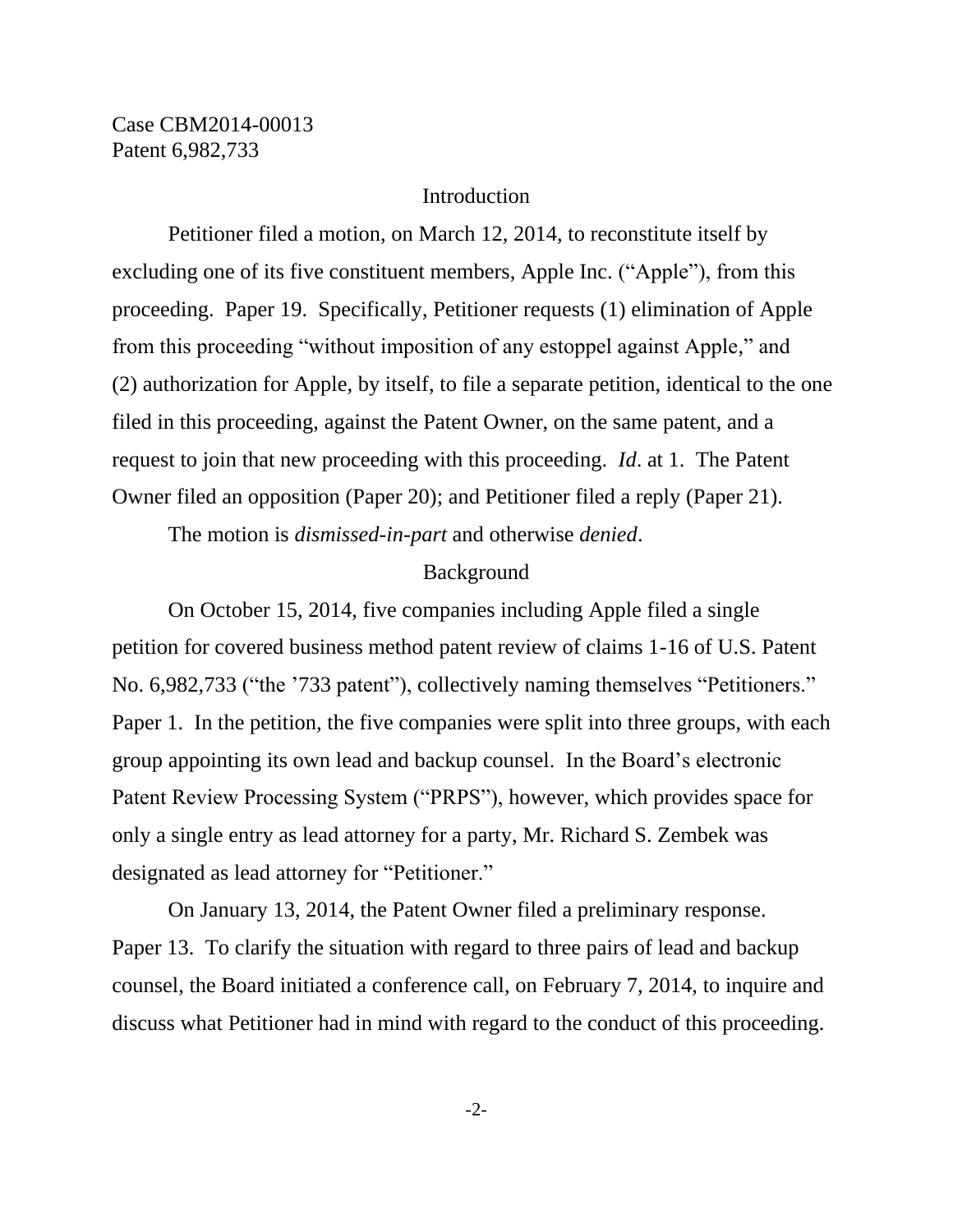In that conference call, Mr. Zembek explained that the five constituent members of Petitioner would submit a common paper in each instance a paper from Petitioner will be filed, in which the five members would speak with one voice, so long as all of them agreed to do so, but that any member may decide to go its own way and argue or present something different. Paper 14. In case of the latter, according to Mr. Zembek, the page length of any submission of the Petitioner will be shared to allow the separate views of Petitioner's constituent members to be expressed. *Id*. With regard to conference calls, Mr. Zembek indicated that anytime one of the constituent members disagrees with the position being expressed on behalf of all constituent members, it may, immediately during the conference call, voice a different position. *Id*.

The Board determined that the process envisioned and desired by Petitioner was unacceptable. Specifically, in an Order summarizing the conference call of February 7, 2014 (Paper 14), the Board stated:

The manner of conducting this proceeding, as proposed by Mr. Zembek, is not in accordance with the rules governing trial practice and procedure before the Board. The thirty-five companies collectively filed a single petition, and thus, are recognized as a single party, as Petitioner, before the Board. According to 37 C.F.R. § 42.2, "Petitioner" means "the party filing a petition requesting that a trial be instituted." In circumstances not involving a motion for joinder or consolidation of separate proceedings, for each "petition" there is but a single party filing the petition, no matter how many companies are listed as petitioner or petitioners and how many entities are identified as real parties-in-interest. Even though the separate companies regard and identify themselves as "Petitioners," before the Board they constitute and stand in the shoes of a single "Petitioner."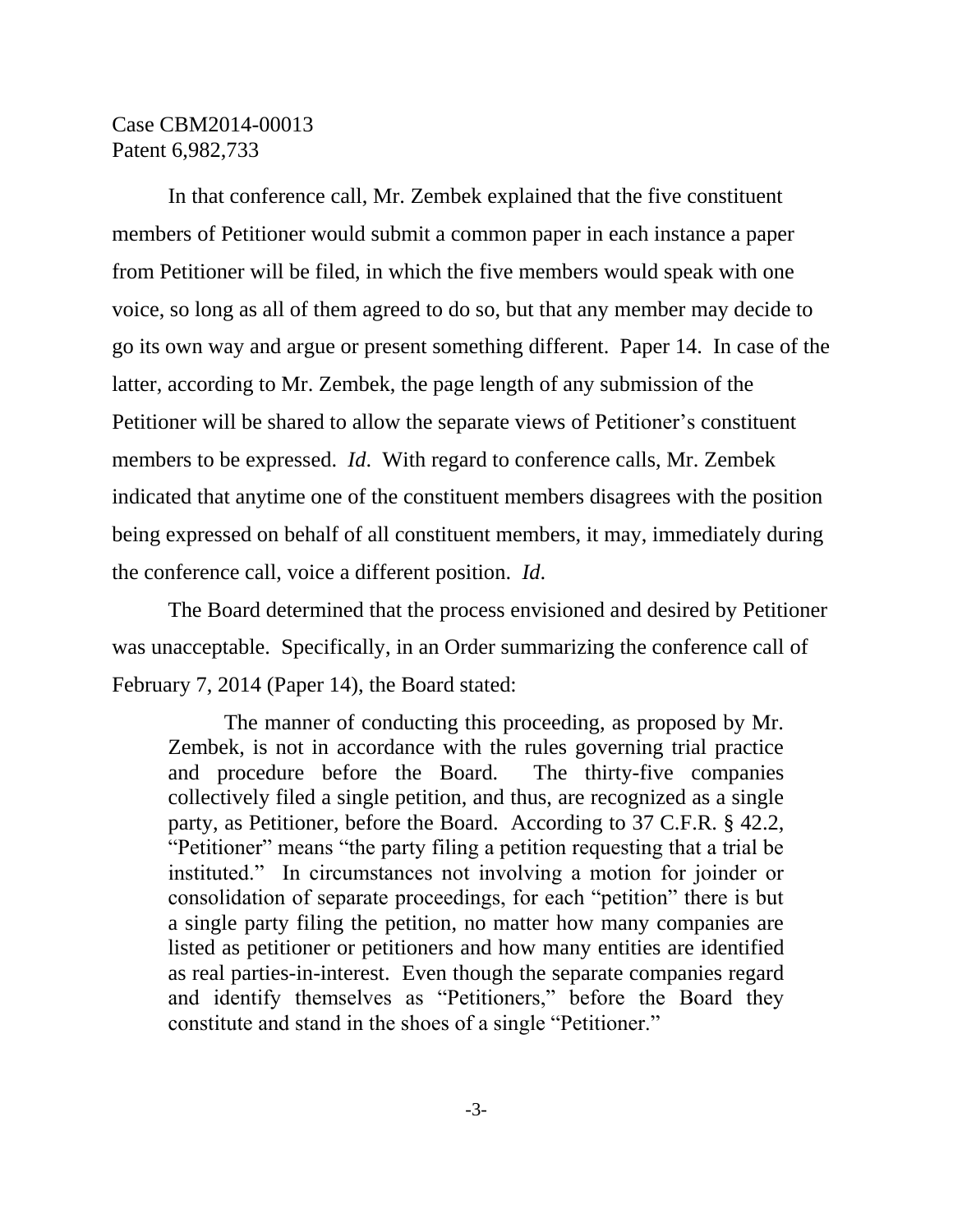Because the thirty-five companies constitute, collectively, a single party, they must speak with a single voice, both in writing and oral representation. Mr. Zembek's proposal transforms the "Petitioner" under 37 C.F.R. § 42.2 from a single party into thirty-five different parties. That is not only contrary to 37 C.F.R. § 42.2, which defines "Petitioner" as a single party by referring to "the party filing a petition," but also prejudicial to Patent Owner, who potentially would have to respond to thirty-five different, possibly inconsistent, positions on every issue. Nor would the Board's interests in the speedy and efficient resolution of post-grant proceedings be served by permitting the presentation of inconsistent positions based on the filing of a single petition.

On February 11, 2014, the Board ordered Petitioner to file, by February 18, 2014, a paper to re-designate lead and backup counsel in accordance with 37 C.F.R. § 42.10(a) by regarding itself as a single party, and to provide updated service information in light of the re-designation of lead and backup counsel. Paper 14. On February 18, 2014, Petitioner filed a paper re-designating lead and backup counsel, but the re-designation did not include Apple. Paper 15.

Instead, the paper stated: "For the purposes of this Notice and future actions in this case, Petitioner consists of the following companies listed in the Amended Petition (Paper No. 10): Domino's Pizza, Inc.; Domino's Pizza, LLC; Fandango, LLC (formerly known as Fandango, Inc.); and OpenTable, Inc." Paper 15, 1 n.1. Thus, Petitioner did not comply with the Order of February 11, 2014. Instead, it attempted to reconstitute itself, with a different set of constituent members, without authorization. Also, Petitioner did not alert the Board that its list of companies included only four of the five original names. The non-compliance with the Board's Order was not self-evident.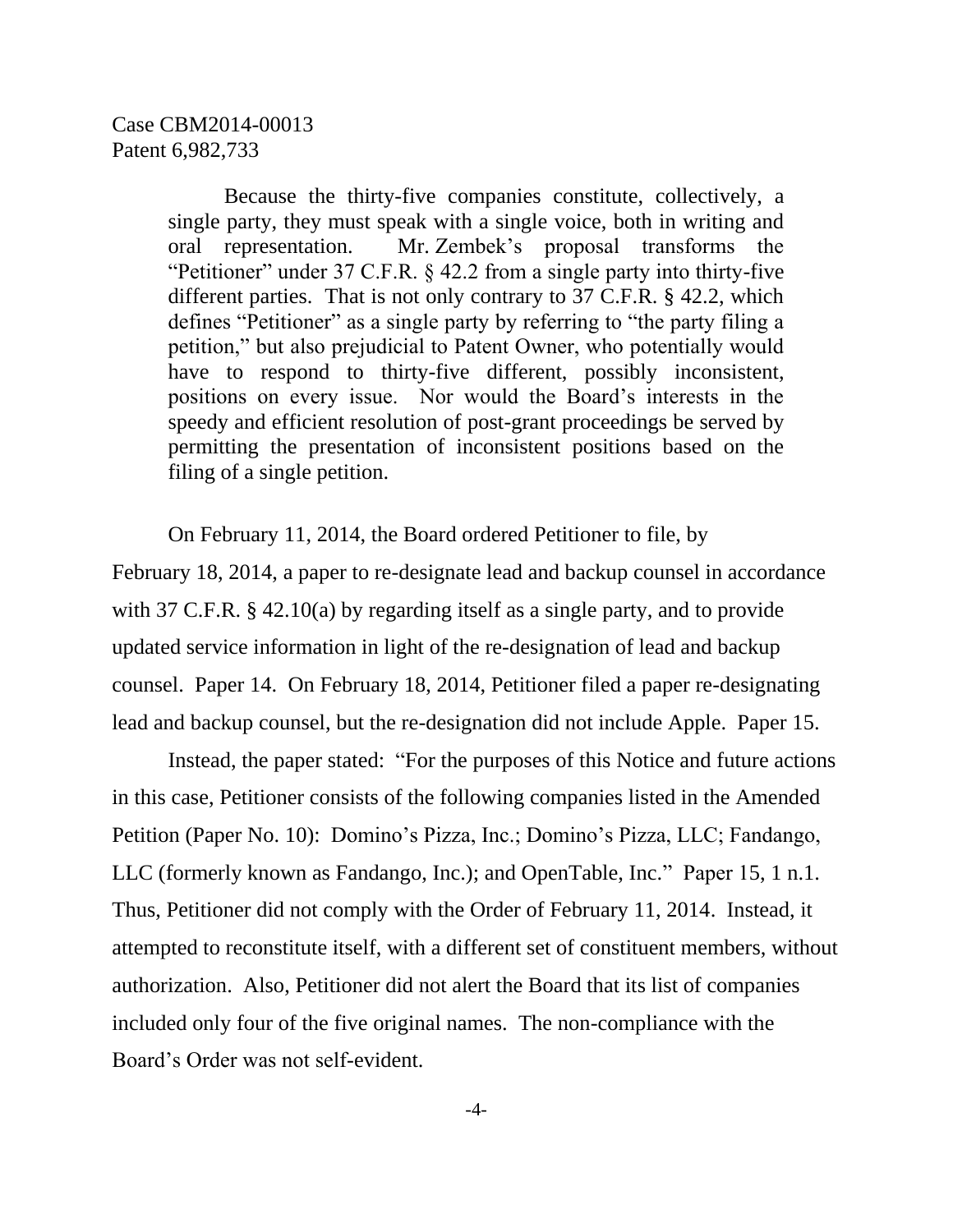The Board did, however, notice Petitioner's non-compliance, and initiated another conference call with the parties, on March 7, 2014, to discuss Petitioner's unauthorized reconstitution of its constituent memberships and non-compliance with the Board's Order of February 11, 2014. During the conference call, the Board explained the impropriety of Petitioner's actions in responding to the Board's Order of February 11, 2014, as follows:

Had the Board not noticed the non-compliance, this proceeding would have continued indefinitely without a clear picture of the constitution of Petitioner or a clear designation of lead and backup counsel. More importantly, Petitioner chose to file a paper purporting to re-designate counsel for less than all of the companies that jointly filed the petition and that the Board ruled collectively constitute Petitioner, without seeking an opportunity to explain its difficulties to the Board and to ask for an alternative resolution. Such conduct is inappropriate. We give notice to Petitioner that such action should not be repeated. It should have contacted the Board, prior to filing a noncompliant paper, to discuss an alternative resolution.

Paper 18, 2-3.

In an order dated March 10, 2014, the Board stated that notwithstanding Petitioner's contrary indication in Paper 15, Apple Inc. remains a member of the group of five companies that are collectively regarded as Petitioner, and that that will remain so unless and until the Board authorizes withdrawal of Apple Inc. from the proceeding or terminates the proceeding with respect to Apple Inc. Paper 18, 3.

During the conference call on March 7, 2014, counsel for Petitioner explained that Petitioner would like to seek authorization for Apple Inc. to withdraw from this proceeding. The Board stated that the parties can move jointly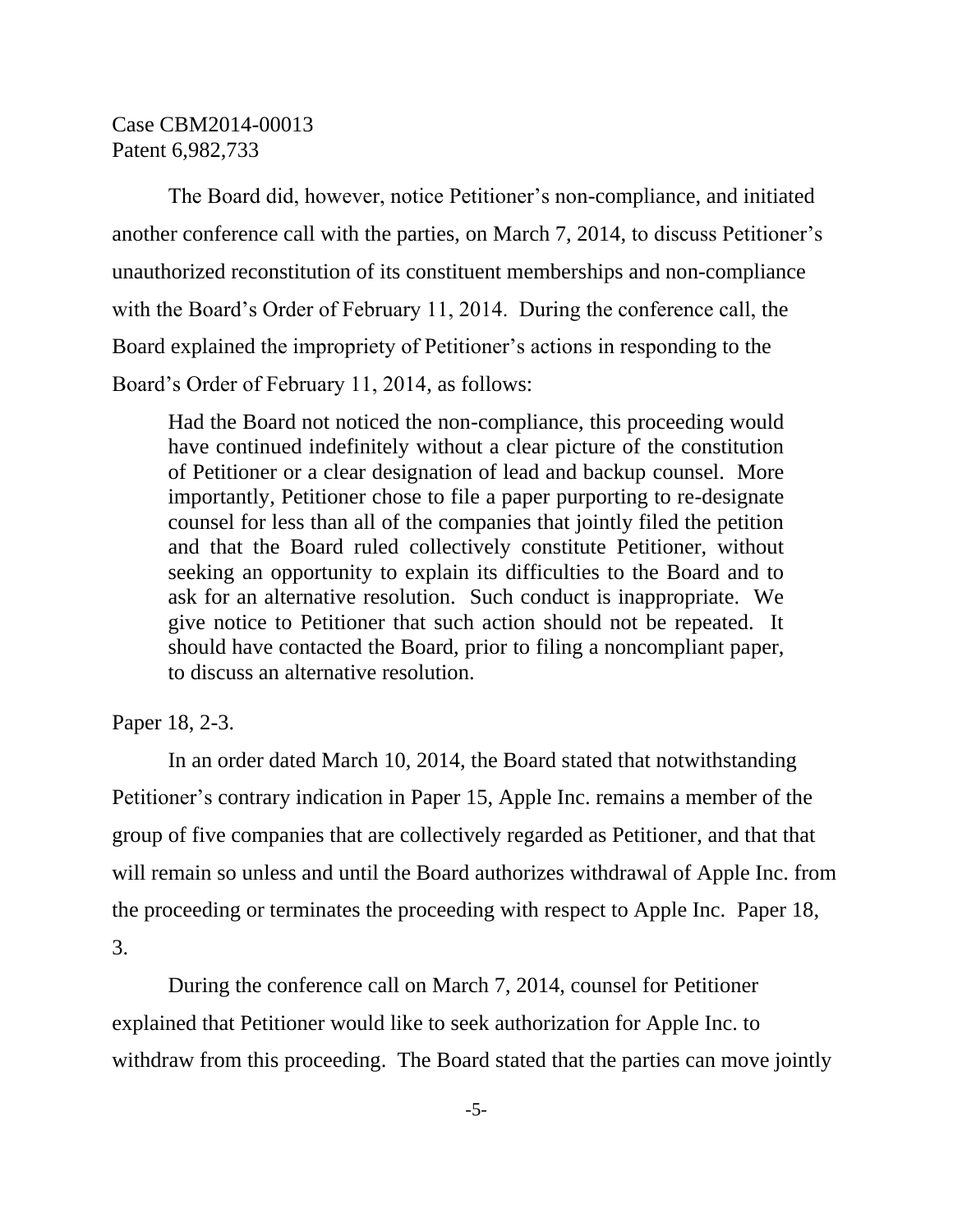to terminate the proceeding with respect to Apple Inc. *See* 37 C.F.R. § 42.74. However, counsel for Patent Owner stated that Patent Owner and Petitioner have not reached an agreement that would lead to the filing of a joint motion to terminate the proceeding with respect to Apple Inc., and that Patent Owner opposes the withdrawal of Apple Inc. from the proceeding.

The Board authorized briefing by the parties as to why Petitioner should be allowed to reconstitute itself to exclude Apple Inc., and required petitioner's brief to be filed as a Motion to Reconstitute Petitioner to Exclude Apple Inc., subject to 37 C.F.R. § 42.20. Paper 18, 3-4. Patent Owner was given the opportunity to file an opposition, and Petitioner was authorized to file a reply. *Id*.

#### Discussion

Under 37 C.F.R. § 42.20(c), a moving party bears the burden of proof that it is entitled to the relief requested. The Petitioner bears that burden for this motion.

#### A.

First, we discuss two portions of the motion, that were not the subject of the conference call on the basis of which we authorized filing of the motion.

Petitioner requests (1) elimination of Apple from this proceeding "without imposition of any estoppel against Apple," and (2) authorization for Apple to file a separate petition against Patent Owner, on the same patent, and also a request to join that new proceeding with this proceeding. Paper 19, 1.

Even if we permit Petitioner to reconstitute itself by excluding Apple, the effects of any estoppel applicable to Apple, based on its withdrawal from this proceeding, should be determined by the tribunal before which the issue of estoppel against Apple as a party, becomes relevant. When it is applicable,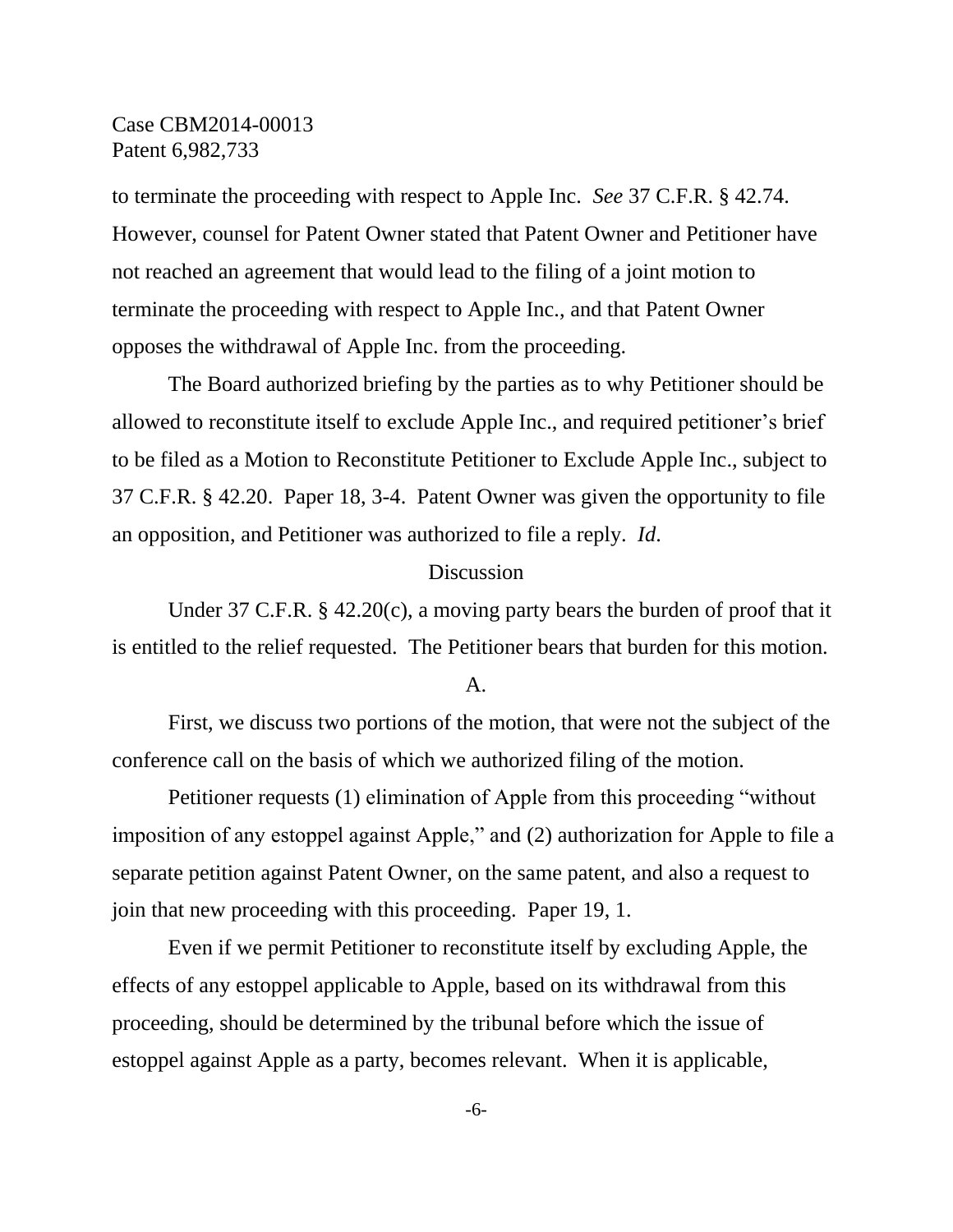estoppel is imposed automatically by operation of law. At the time of rendering a decision, the Board typically does not choose to impose or not to impose future estoppel effects on that decision. Petitioner would like us to declare, for all future proceedings and actions that may follow, whatever is the tribunal and the cause of action, that no estoppel effect shall fall on Apple, in the context of those future proceedings and actions, for having been a constituent member of Petitioner in this proceeding. We decline to do so, as we do not stand in the shoes of all those future tribunals, and we do not preside over those future proceedings and actions. The matter simply is inappropriate for general determination here, and now, for all future purposes. We also did not authorize Petitioner's motion in that regard.

The motion also seeks authorization for Apple to file a separate but identical petition against Patent Owner, on the same patent involved in this proceeding, and a request for joinder of that new proceeding with this proceeding. Petitioner does not explain, and it is not apparent, why authorization from the Board is required for Apple to file a separate petition against Patent Owner, whether or not it is excluded from this proceeding as a constituent member of Petitioner.

If it is Petitioner's intent to seek pre-approval of the request for joinder, the matter is premature, as we have no occasion to consider, at this time, the merits of such a joinder request. If a separate petition is filed by Apple, together with a request for joinder, then such matters will be taken up in due course, in the context of the new proceeding. We also did not authorize Petitioner's motion in connection with seeking permission to file another petition and a joinder request.

For the foregoing reasons, that part of Petitioner's motion, seeking to free Apple from any estoppel effect of a decision allowing reconstitution of Petitioner

-7-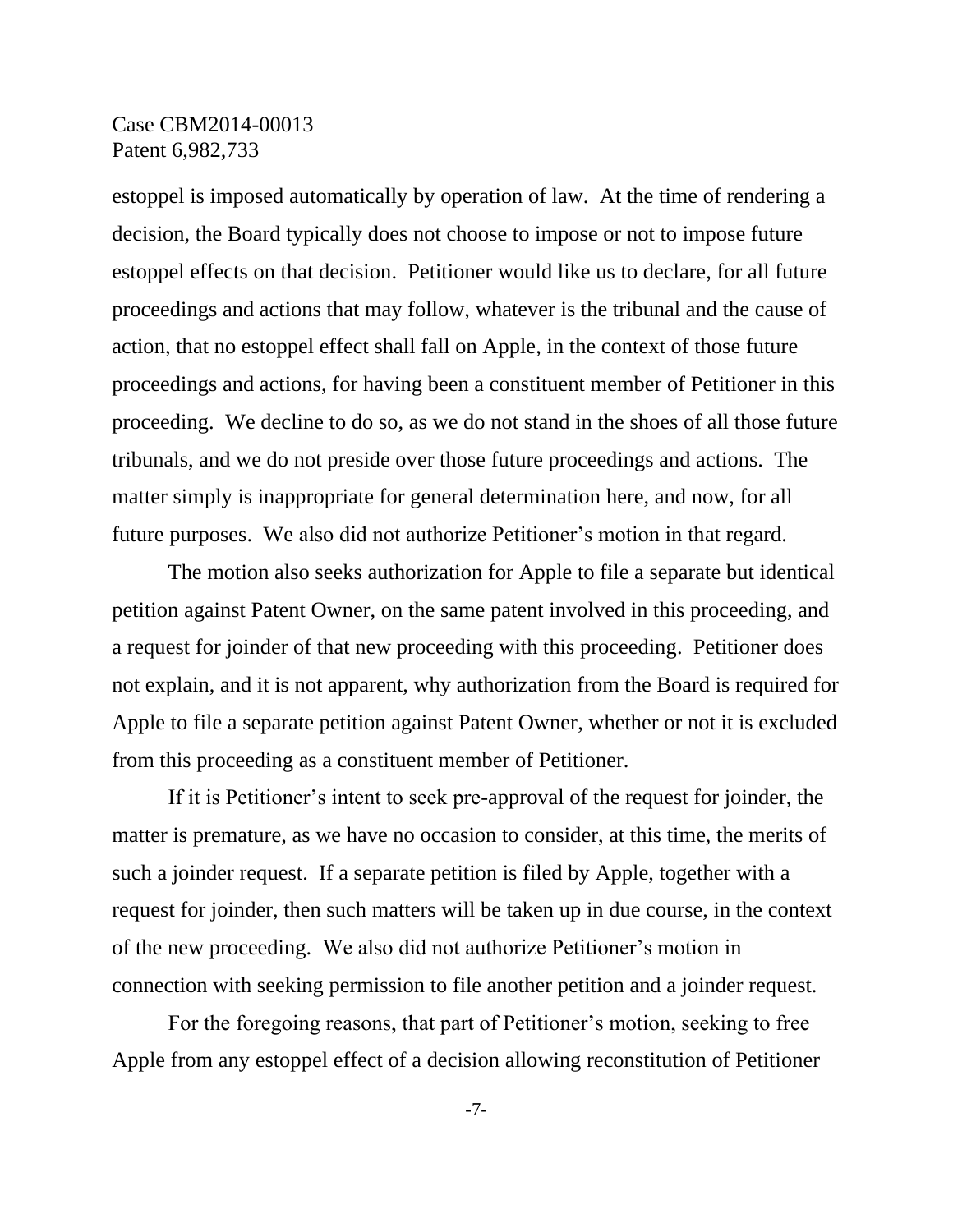to exclude Apple as a constituent member, is *dismissed*, and that part of the motion seeking authorization for Apple to file a separate but identical petition, and a request for joining that new proceeding with this proceeding, is also *dismissed*.

#### B.

In light of the partial dismissal discussed above, what remains in Petitioner's motion is the request for Petitioner to reconstitute itself by excluding Apple as a constituent member. If granted, Apple will no longer be a part of this proceeding.

Patent Owner correctly notes that Apple may remove itself from this proceeding, by requesting entry of adverse judgment as to Apple, or by settling with Patent Owner and filing a joint motion to terminate the proceeding with respect to Apple. It appears, however, that neither option suits Apple. The motion explains that Apple would like to have its own representation against Patent Owner and to not have to speak with the same voice as the other four constituent members of Petitioner. Paper 19, 4-5. Apple intends to file another petition, on its own, and to seek joinder of that new proceeding with the instant proceeding, against the Patent Owner. *Id*.

The motion contends that had Apple known that all constituent members of Petitioner would have to speak with one voice, it would have proceeded in a different manner. Paper 19, 6. The motion further contends that Apple's misunderstanding was in good faith and reasonable. Paper 19, 3, 7. We do not doubt that the misunderstanding was in good faith. But we disagree with the assertion that it was reasonable to have expected and believed that each of the five constituent members of Petitioner is entitled to take different positions against the

-8-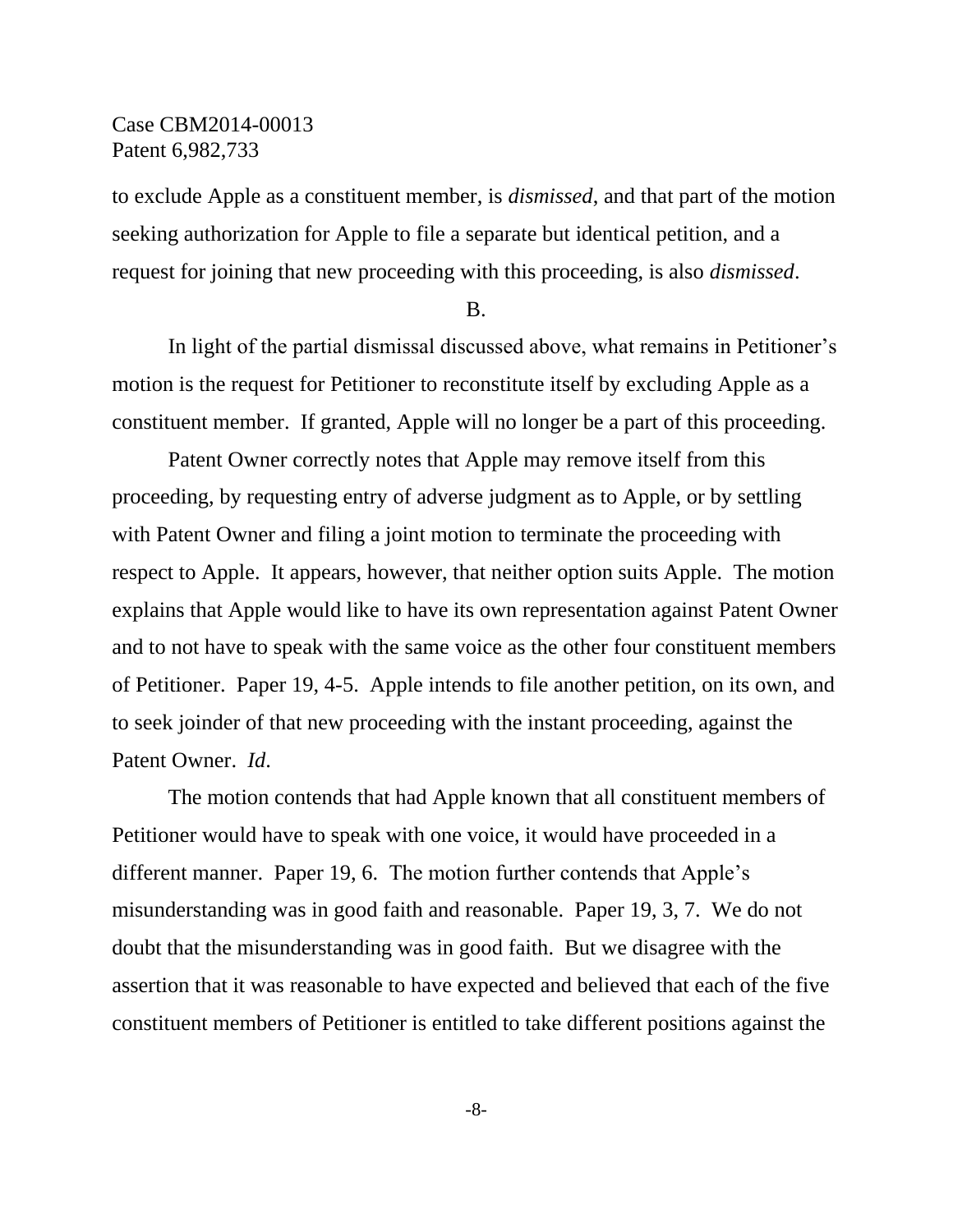Patent Owner in this one proceeding involving a single petition, including even inconsistent positions.

This is not a situation in which multiple parties have filed separate petitions, and the resulting proceedings have been joined, under certain conditions to ensure a separate voice for each petitioner who has filed its own petition. Instead, Apple chose to be joined with four partners in the filing of a single petition against Patent Owner with respect to U.S. Patent No. 6,982,733. According to 37 C.F.R. § 42.2, "Petitioner" means "the party filing a petition requesting that a trial be instituted." Because only a single petition was filed, there is only one party on the side of "Petitioner," regardless of how many companies joined in the filing of that petition. The single petition may not be transformed into multiple petitions by incorporating disparate positions of the different companies, and the one party may not be transformed into multiple parties by allowing the different companies to speak with separate voices.

Petitioner identifies *Denso Corporation and Clarion Co. Ltd*., IPR2013- 00026 (PTAB), as an example of multiple petitioners designating separate lead and backup counsel in an *inter partes* review, and notes that the proceeding reached an advanced stage without need to designate a common lead attorney. The reference to *Denso Corporation and Clarion Co. Ltd*. has very limited relevance here, because Petitioner does not represent that Denso Corporation and Clarion Co. Ltd. attempted to assert different positions or that the Board permitted Denso Corporation and Clarion Co. Ltd. to share the page length of any paper and submit different substantive positions for consideration. Nor does Petitioner represent that in telephone conference calls, separate counsel spoke and represented Denso

-9-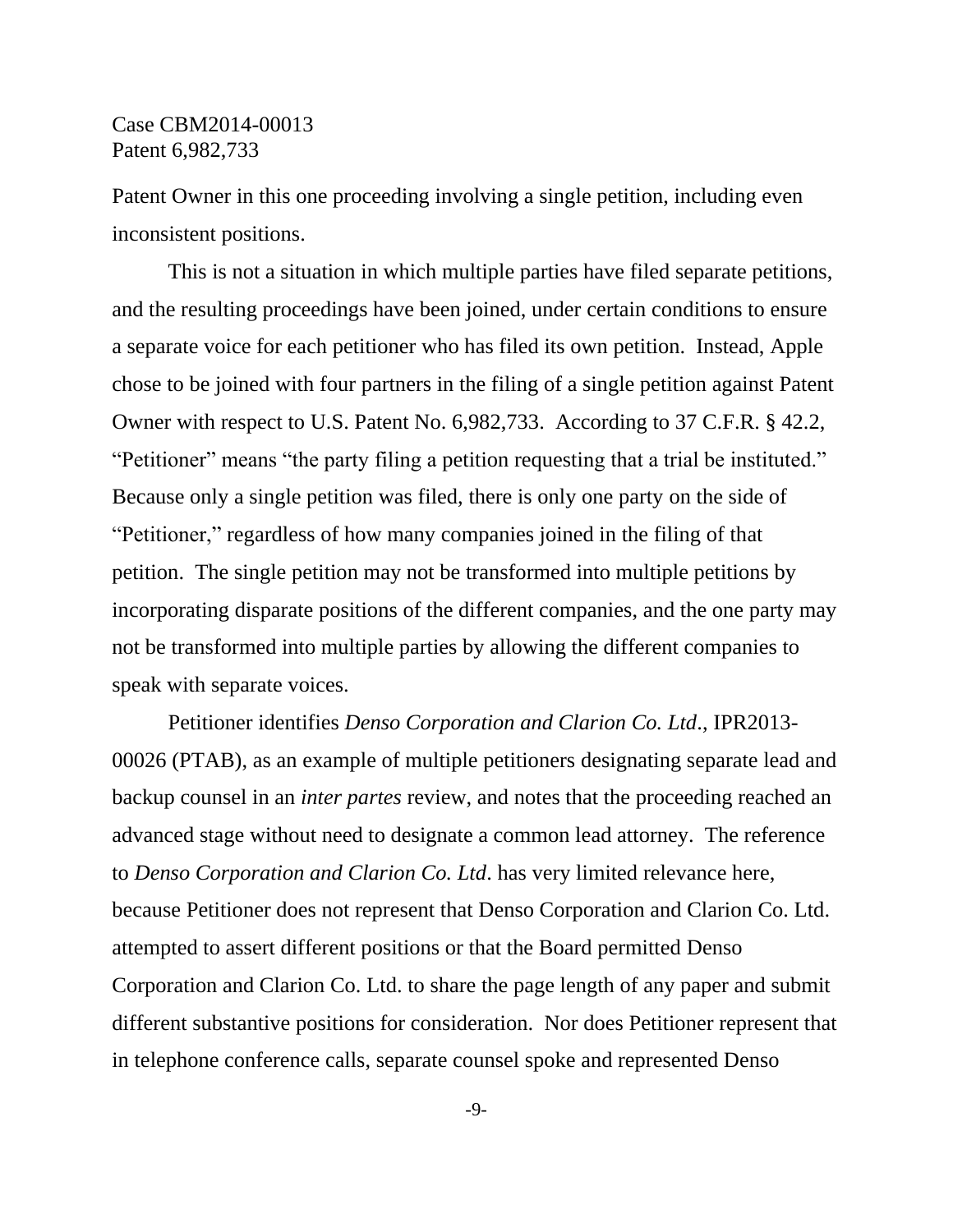Corporation and Clarion Co. Ltd., respectively. Rather, the fact is that, despite having different counsel, the two companies did not advance different positions at any time. The *Denso Corporation and Clarion Co. Ltd*. case simply does not support the position that it was reasonable for Apple to think that it was entitled to advance arguments different from those of other constituent members of Petitioner.

Petitioner further makes reference to 35 U.S.C. § 317(a) and § 327(a), which provides for termination of a proceeding with respect to less than all petitioners, upon the filing of a joint motion, with the Patent Owner, to terminate the proceeding as to petitioners who have settled with the Patent Owner. Those settlement provisions do not suggest that the petitioners in a jointly filed petition may take different positions against the Patent Owner, other than in a settlement situation as described above. Petitioner's reliance on the settlement provisions are misplaced. Apple is free to settle with the Patent Owner and file a joint request, under 35 U.S.C. § 317(a), to terminate the proceeding with respect to Apple on the basis of settlement. But those are not the facts before us.

For the foregoing reasons, we regard as unreasonable the expectation by Apple that each of the five constituent members of Petitioner is entitled to advance its own separate position, in this proceeding, other than in the context of a request for entry of adverse judgment or settlement.

Furthermore, in the motion, Petitioner indicates clearly that it expects the position of Apple to be in alignment with the other four constituent members of Petitioner, "throughout the proceeding." Paper 19, 5. At this point, any potential difference of opinion that may arise is speculative. It is a problem that Petitioner does not expect to arise. Taking action based on such speculation appears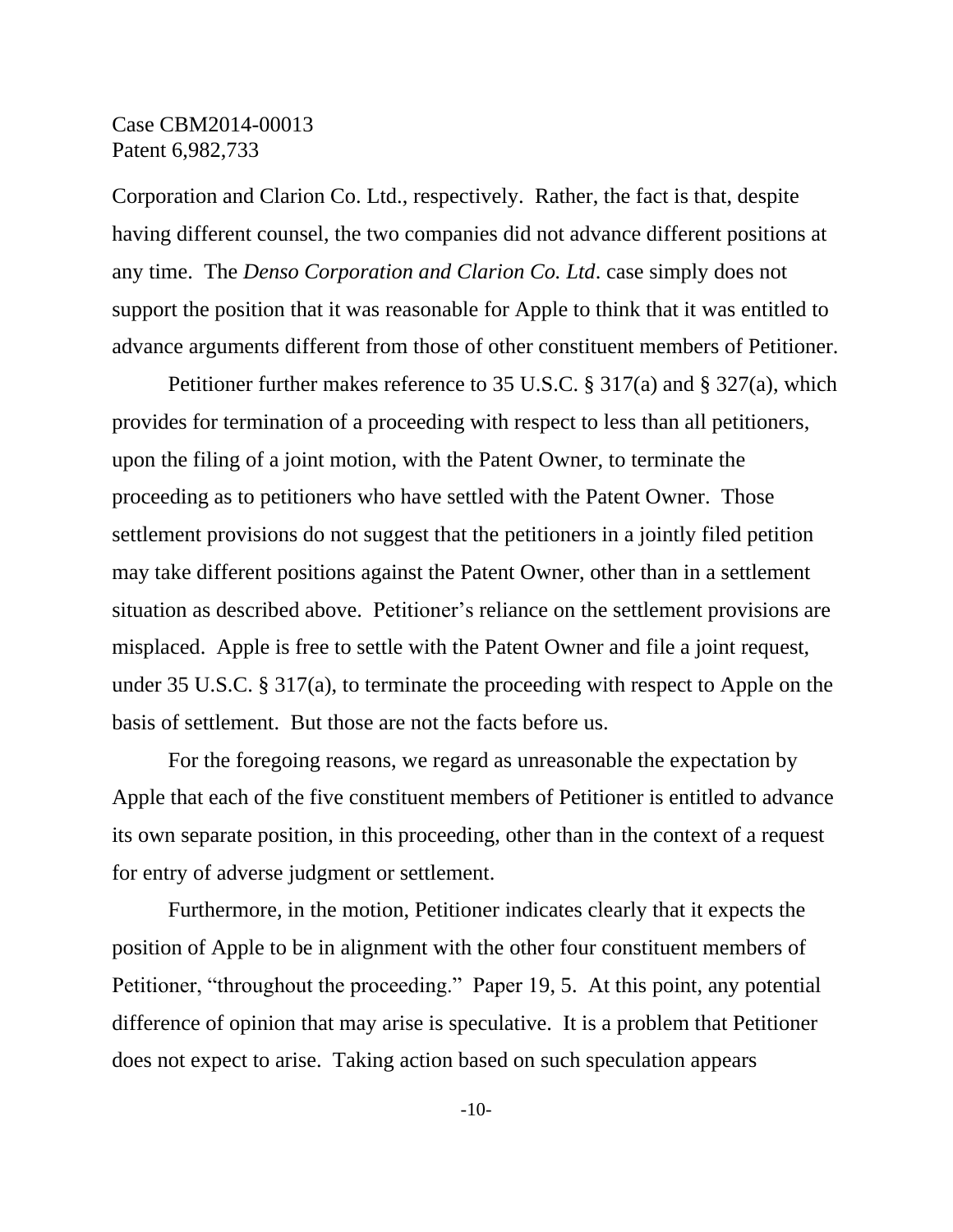premature. It is also uncertain, at this point, what additional burdens and costs would be incurred by the Patent Owner, if Petitioner were allowed to reconstitute itself. But, if Apple made a mistake when choosing to position itself as a joint-filer of a single petition, it is fairer and more equitable for Apple to bear the consequences of its own mistake, than for the Patent Owner to bear additional burdens and costs by, effectively, allowing Apple to go back in time and un-do that mistake, after benefiting from the information in Patent Owner's preliminary response. Other than in the context of a request for entry of adverse judgment or settlement, it generally is not in furtherance of "the just, speedy, and inexpensive resolution of every proceeding" to allow a petitioner to withdraw from a proceeding after the filing of a preliminary response by the patent owner. *See*  37 C.F.R. § 42.1(b).

For the foregoing reasons, Petitioner has not shown that it is entitled to reconstitute itself by eliminating Apple as a constituent member.

#### **Conclusion**

Petitioner has not met its burden of proof in showing that it is entitled to the relief requested in the motion.

With respect to the request to eliminate Apple from this proceeding "without imposition of any estoppel against Apple," the motion is *dismissed*.

With respect to the request for authorizing Apple to file a separate petition against Patent Owner, on the same patent, and also a motion to join that new proceeding with this proceeding, the motion is *dismissed*.

With respect to the request to reconstitute Petitioner by excluding Apple as a constituent member, the motion is *denied*.